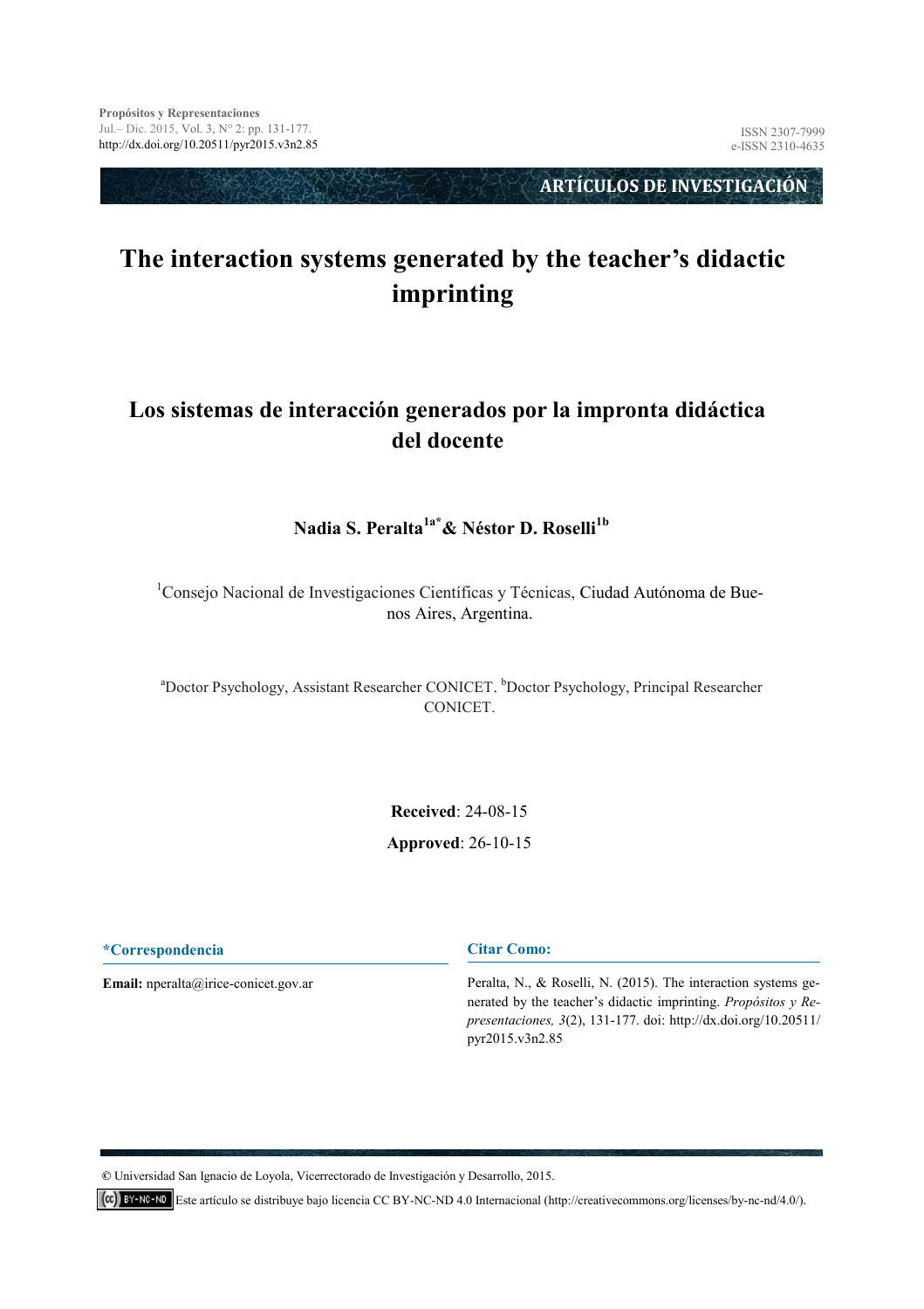### **Summary**

The current study aimed to identify and analyze the systems of interaction implemented by teachers in university classes, based on their teaching imprints. It focused on the interactions occurred in scholar natural contexts and the construction of knowledge based on said interaction. A form to observe the different behaviors was designed in order to register the interaction during practical sessions. Six classes and their teachers, from two different epistemic areas (Psychology and Physics), were observed, and the results were analyzed in order to describe the characteristics of the classes and the type of interactions that take place in them. Based on a global qualitative analysis of the classes, three basic types of interaction were detected: collaborative, guided participative and expositive. Beyond the characteristics detected, it is stated that no matter the interaction system, teachers aim to increase the students' knowledge in all cases.

**Keywords:** Learning, education, interaction, students.

## **Resumen**

El objetivo de este estudio exploratorio y descriptivo fue identificar y analizar los sistemas de interacción que los docentes generan en las clases universitarias a partir de sus improntas didácticas. El énfasis está puesto en las interacciones que se producen en un contexto natural de clases y en la construcción del conocimiento en función de dicha interacción. Con este objetivo se diseñó una planilla de observación de los comportamientos que fue aplicada en clases prácticas para detectar las características de la interacción. Se observaron seis clases, con sus respectivos docentes, de dos epistemes diferentes (Psicología y Física). Las observaciones fueron analizadas con el objetivo de describir las características de las clases y los tipos de interacciones. En base a un análisis global cualitativo de las clases, se detectaron tres tipos básicos de interacción: colaborativa, participativa guiada y expositiva. Los resultados indican que el tipo didáctico impuesto por el docente es variable, lo que habla de estilos que dependen altamente del mismo. Igualmente, más allá de las características detectadas, se sostiene que cualquiera sea el sistema de interacción desarrollado, en todos los casos, los docentes apuntan a lograr un mejor conocimiento por parte de los estudiantes.

**Palabras clave:** Aprendizaje, enseñanza, interacción, estudiantes.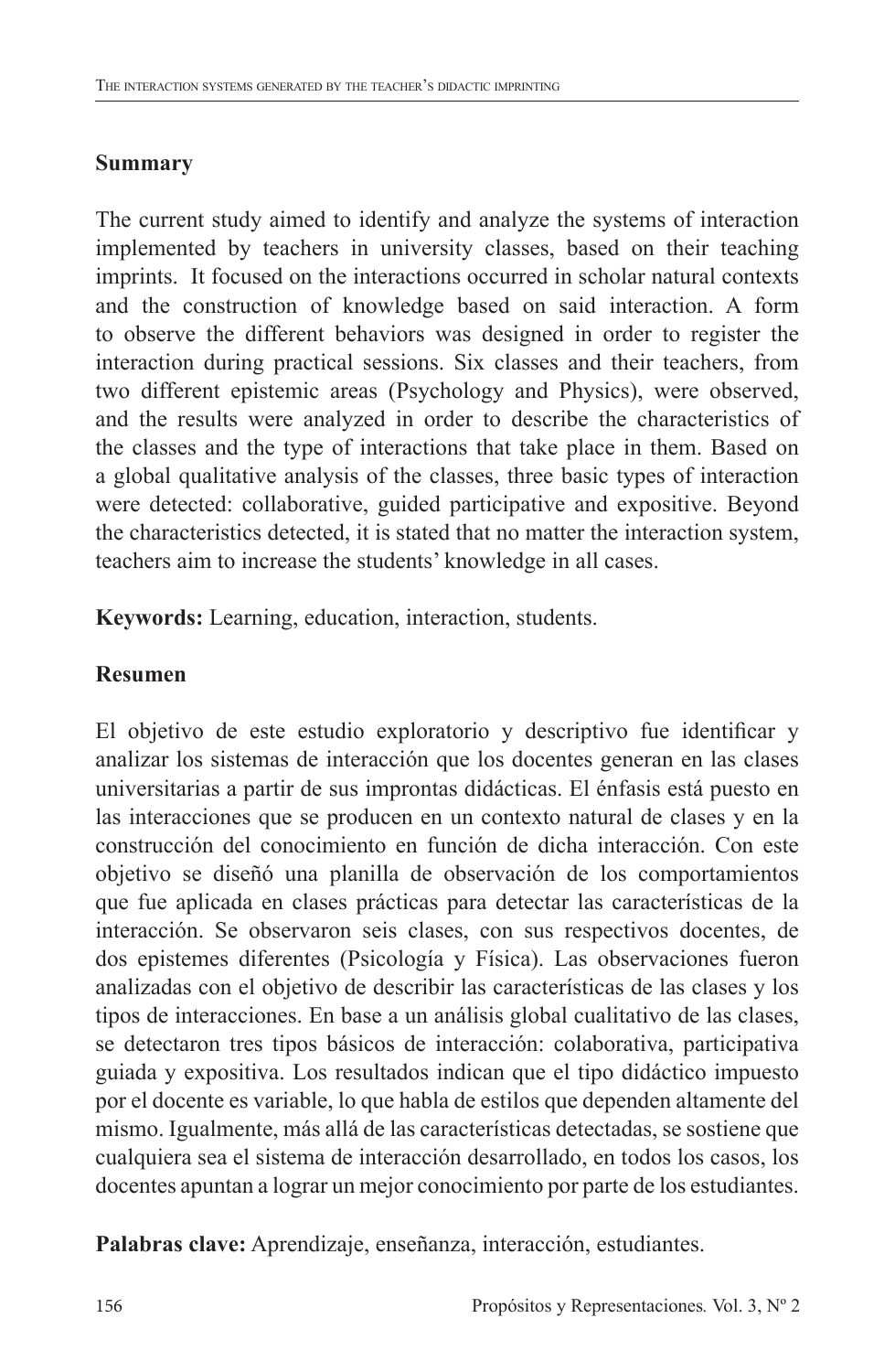### **Introduction**

In literature, it is common to find studies regarding teaching styles which classifications vary according to the aim of the research. Terms such as roles, styles, educational configurations or modalities are used. However, most of these works focus on a skill of the teacher, a skill which they use during class (Borgobello, Peralta & Roselli, 2010). In this article, we do not consider the teachers' skills or particular styles, but we aim to descriptively analyze what happens empirically in the systems of interactions found in all the classes observed.

These interactions systems are understood from the perspective which states that the classroom is a social space of participation. According to Rizo García (2007), the teaching-learning process requires the collaboration of the two fundamental actors involved: the teacher and the students. This interaction was studied from different approaches with different units of observation. However, most of the authors understand this interaction as an interpersonal reasoning process mainly characterized by dialogicity aiming for students to learn something (Velasco Castro, 2007).

According to Herrero Márquez (2012), this communicational process established between teacher and students is the key to the effective development of the teaching-learning process. It is an intentional communication specialized on academic knowledge acquisition (Villalta Páucar, Martinic Valencia & Guzmán Droguett, 2011).

However, the teacher-students interaction goes beyond mere communication: it involves a symbolic exchange which is capable of generating a way of socializing that is sustained by two aspects of the students. These aspects are cognition and behavior (González & León, 2009).

Therefore, when a teacher performs expositive or participative activities during class, or alternates between the two types, they initiate different interactive processes in the class-group, and the teaching-learning processes depend on said interactions (Bazán Ramírez, Martínez Monroy &Trejo Urieta, 2009).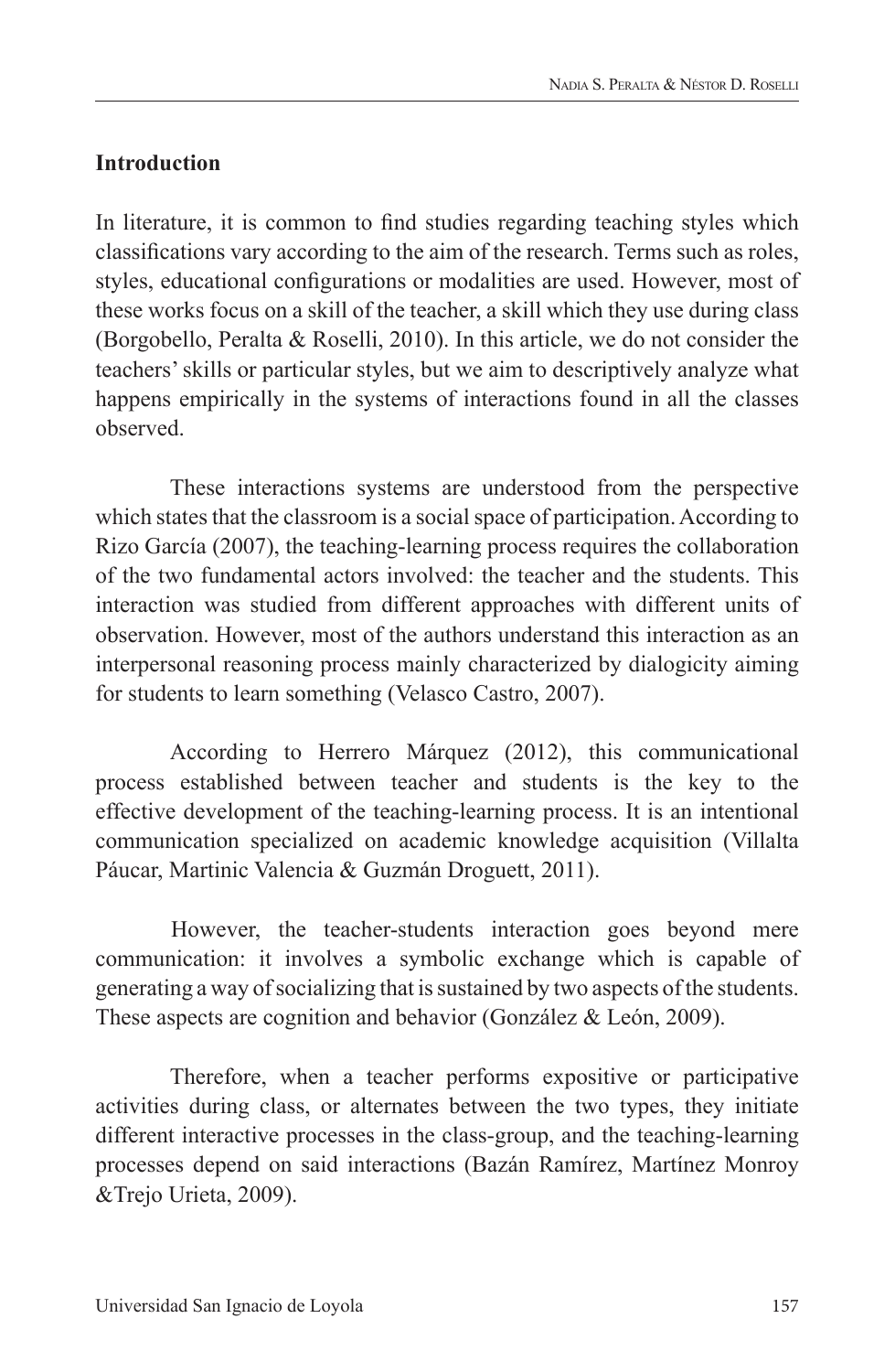In this regard, the analysis proposed in this article represents the confluence of two psychological and educational theories, which provide de referential theoretical framework. These two theories are the collaborative learning and the instruction psychology. The collaborative learning theory recues the value of the intersubjective construction that takes place when two or more subjects embark on an intellectual task which transforms into a common goal, all the people involved being benefitted by the conceptual elaboration built through mutual scaffolding (Beers, Boshuizen, Kirschner & Gijselaers, 2007; Dillenbourg & Traum, 2006; Roselli, 2007).

Psychology of instruction (Genovard & Gotzens, 1990; González Cabanach, Barca Lozano, Escoriza Nieto & González Pineda, 1996; González Calleja, 1996) focuses on the study of the teaching-learning processes of contents on the part of particular subjects (teachers and students) in a given context (classroom), aiming to improve the teaching-learning practices.

According to Coll and Sánchez (2008), what happens in the classroom is a consequence of multiple factors, not only of the processes between teachers and students which originate and take place there, but also of factors and processes beyond the classroom walls, such as institutional problems, study plans, work conditions, among others. Also, the complexity of the classroom's dynamic is added, where different psychosocial phenomena take place at the same time.

This doesn't mean that, when this type of study is carried out, it is necessary to take into account all the factors aforementioned, but quite the contrary: a theoretical-methodological decision must be made, selecting the elements which will be studied and considered. This decision is not separated from the election of the technique that will be used in order to detect said elements.

In this case, as this is an exploratory investigation, it was deemed convenient to analyze the development of natural classes with no a priori criterion of selection and using observation as the best technique.

This instrument is considered ideal to capture the complexity of the classroom's interactive processes and to detect the elements that were defined as fundamental for the research.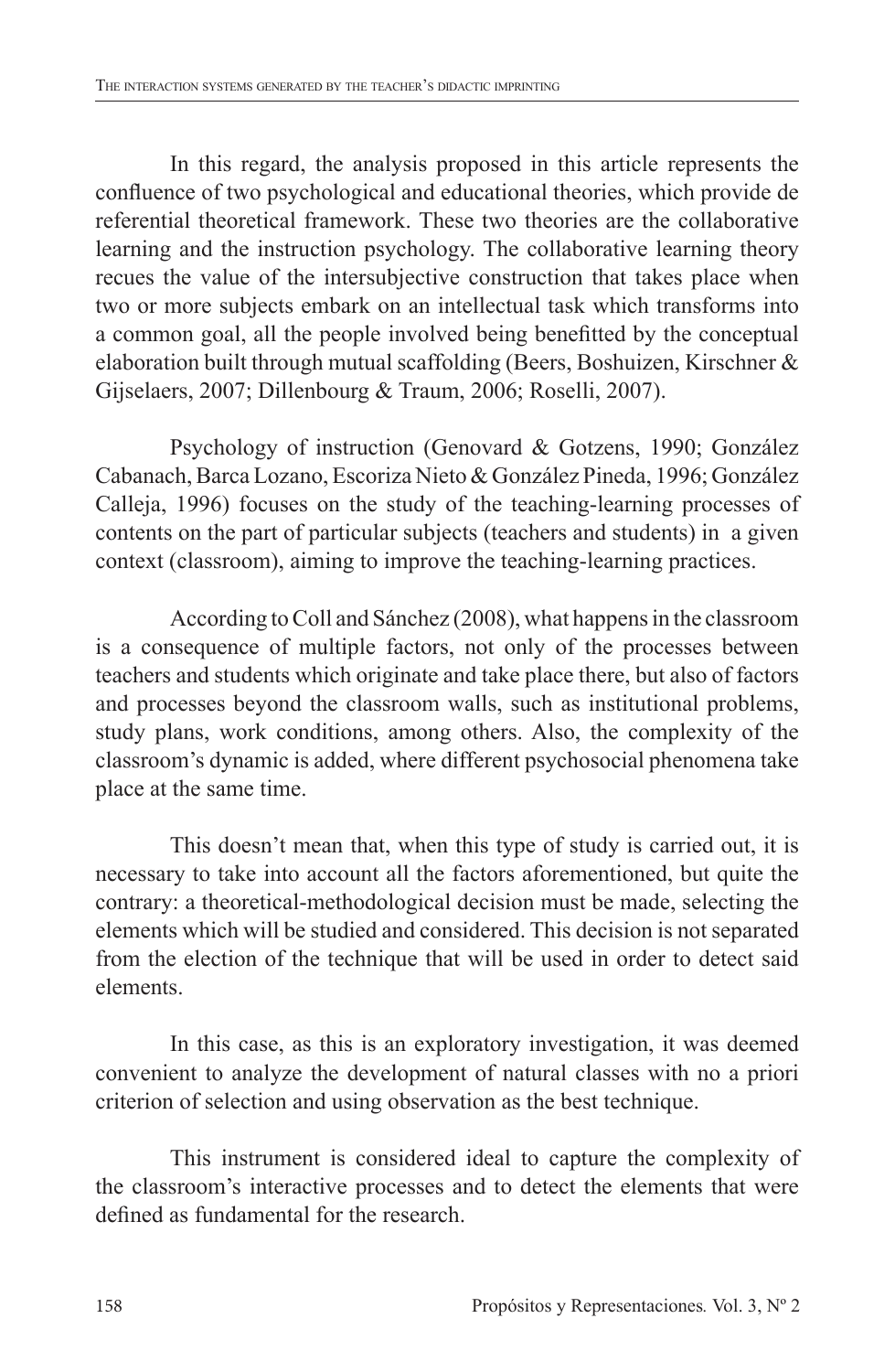This work is focused on the interactive construction of knowledge. This is why classes were analyzed trying to detect *the interaction systems* promoted by teachers. Furthermore, the participants' messages were analyzed according to them being: (1) teacher's questions according to the answers sought, (2) spontaneous participations of the students (not as the result of a question).

According to Camacaro (2008), the teacher's interventions are directly or indirectly oriented towards generating some kind of influence on the students. In this regard, a pattern of interaction in which the teacher exerts an indirect influence in order to increase the students' participation is recognized, thus generating a favorable climate of trust in which they can express their opinions. In order to achieve this, the teacher supports their own speech in what the students say. On the other hand, a direct interaction pattern can be identified, where the teacher's speech predominates, as well as a directive attitude coming from them.

The objective of this study was to identify and to analyze the interaction systems generated by teachers in university classes based on their educational imprinting.

### **Method**

This study is descriptive and exploratory through observation, and its objective is to explore the interactions generated in class based on the teachers' educational styles (Montero & León, 2002).

#### **Participants.**

In this study, the participants were six teachers, three psychologists and three physicists, with their respective groups of students, three of psychology and three of physics, who were willing to collaborate in the research according to their interest in the problems of teaching/learning.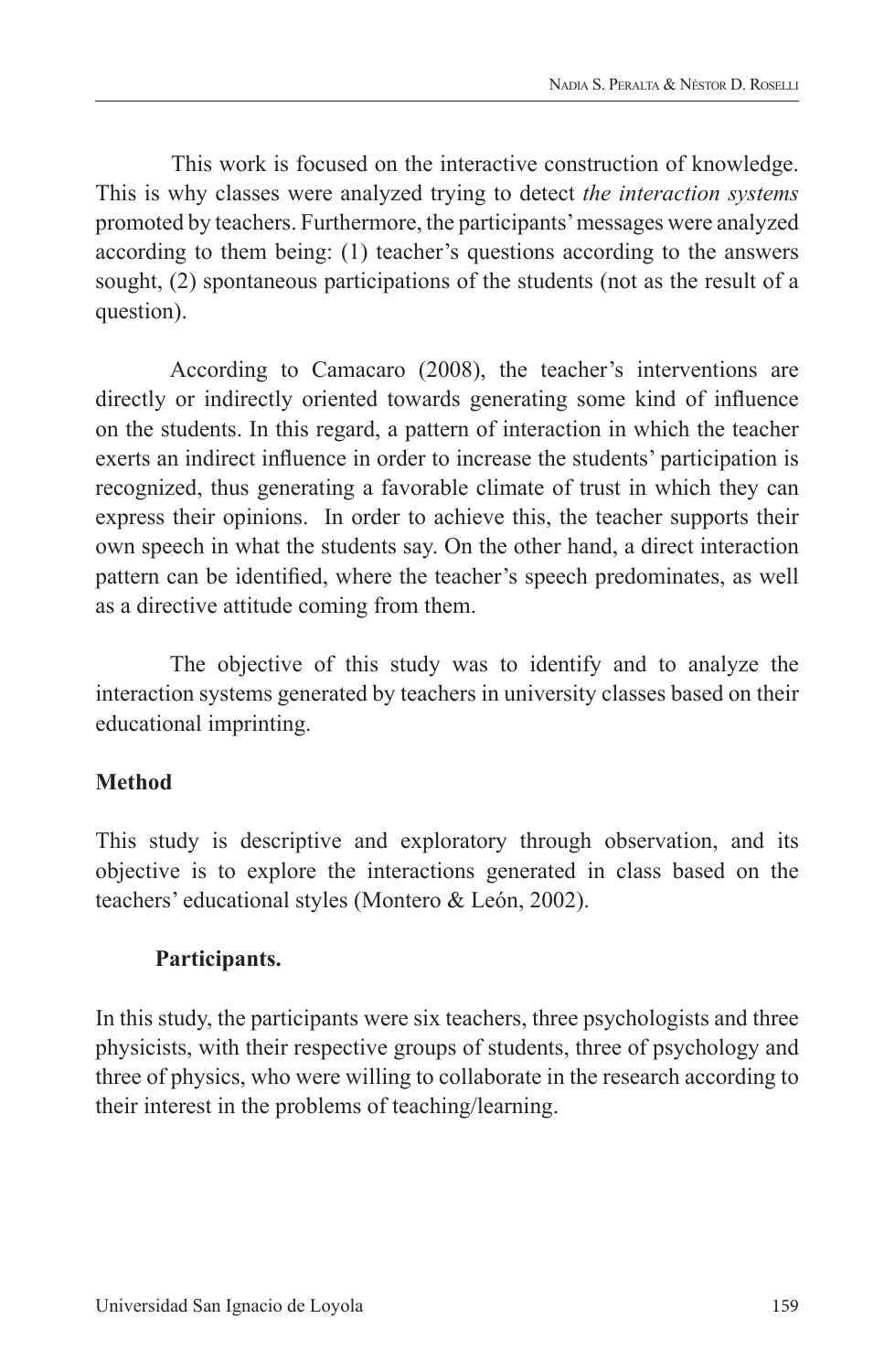## **Materials.**

An ad-hoc observation form was designed, which allowed to describe the characteristics of the class and the teacher-students interaction. The descriptors of the information collected referred to:

- The type of class (expositive, guided participative, collaborative).
- The general characteristics of the class.
- The materials used
- The work climate
- The activities performed.
- The pending activities (out of class).
- The classroom's characteristics.
- The specific traits of the interaction (teachers' questions, students' questions or interventions).

Some of the aspects considered in the form were obtained from Flanders (1970).

## **Procedure.**

After asking the teachers for permission to observe some of their classes, the schedule of practical classes in which the observation would take place was agreed with them. Before entering the classroom, each teacher was asked to develop their class as usual in order to guarantee that the class would be as natural as possible, minimizing any kind of intrusion caused by the presence of a researcher. The classes were observed and audio recorded in order to register the verbalizations of the teacher and the students.

## **Data analysis.**

The observations were analyzed with the objective of describing the characteristics of the classes and the types of interactions.

Based on a global analysis of the classes, the following typology was elaborated: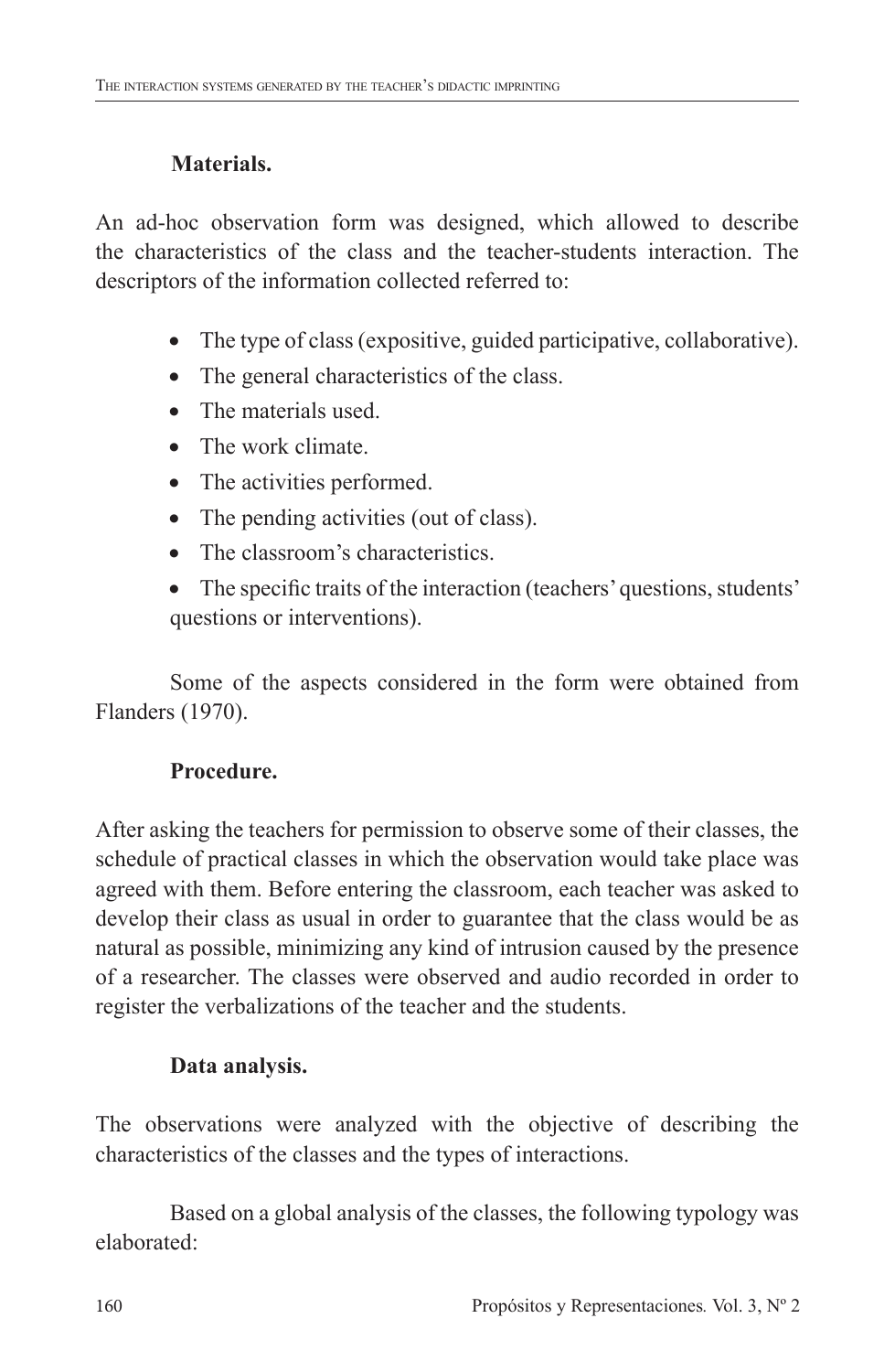- 1) *Collaborative*, classes characterized mainly by a high participation of the students in basically self-managed tasks. Generally, the teacher proposes some kind of activity, for example, to perform an exercise between the students inside the didactic development. This type of interaction only takes place if the didactics involves a horizontal task that the students can do on their own, generally in groups. There are confrontation possibilities and, in fact, there is an activity generated by said confrontation.
- 2) *Guided participative,* characterized for being a class where the fundamental role is played by the teacher, who exposes the subject but includes in this exposition the students' opinions and interventions, asking questions which encourage participation. The teacher permanently takes whatever comes up in the class and structures it by asking inductive questions in order to encourage the cognitive contribution, thus preserving the systematization of knowledge and avoiding the disorder of the contributions. It is mainly characterized by dialogicity, that is to say, the logical connection between the teacher's and the students' interventions, according to the following sequence: the teachers asks a question, the students answer it, a student says something, the teacher evaluates or adds a complement.
- 3) *Expositive,* characterized by the leading exposition of the teacher, with scarce or no participation from the students at all.

Also, the analysis distinguished between the spontaneous dialogic intervention of the teacher (mainly questions, whether they are answered or not by the students) and the spontaneous dialogic interventions of the students (questions or remarks).

It is important to note that the teacher's questions were registered, divided into those that were answered and not answered by the students, as well as the questions or interventions of the students.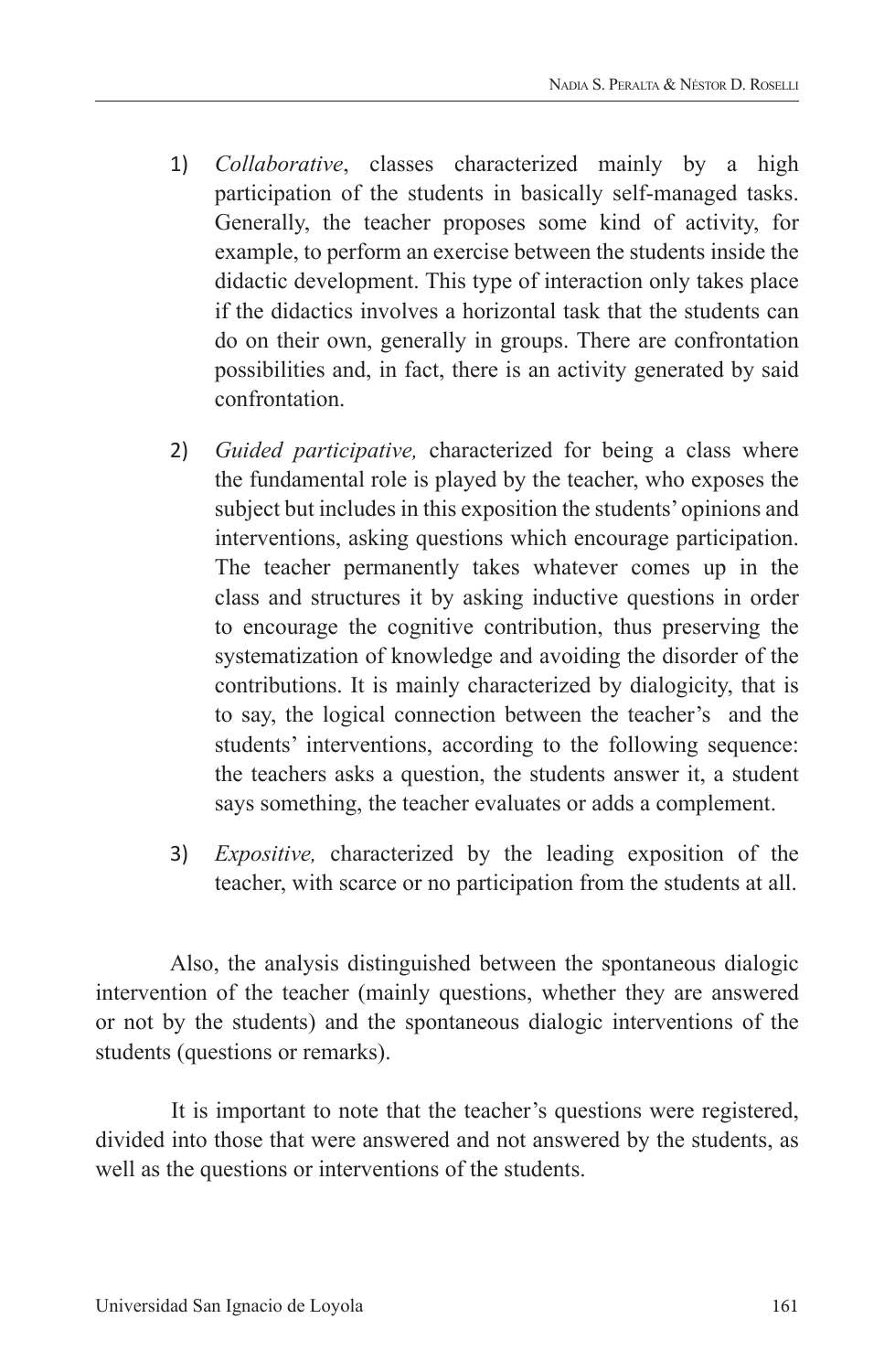## **Results**

For a better understanding, the results are shown divided by subject and, within each of them, by classes. At the end of each subject, a global analysis of the results is made.

## **Psychology classes.**

## *Class 1. Subject: Dreams according to psycho-analysis.*

*Characteristics of the class.*

A young female teacher, with little experience in university teaching, was in charge of this class. There were 40 students and the class lasted for an hour and a half. The classroom was big and all the students were comfortably seated in individual chairs, the teacher being on a platform.

At the beginning, the class focused on organizational matters due to the proximity of the mid-term exam. For that reason, the teacher stated all the issues which would be considered in the exam. Then, she started to develop the subject. The materials used were the blackboard, the books and two practical homeworks. One of them consisted in a list of questions the students could use to work on the concepts studied in class, with this activity remaining as a pending homework.

The class ended with the application of the concepts learned in a practical activity that was solved on the blackboard by the teacher herself while the students took notes.

*The predominant type of interaction.*

This class characterized for being expositive, with high use of the blackboard by the teacher and with only a few questions addressed to the students so they could participate. The activity of the students was reduced to them taking notes of the concepts provided by the teacher.

Along the class, there were only two situations of exchange encouraged by the teacher.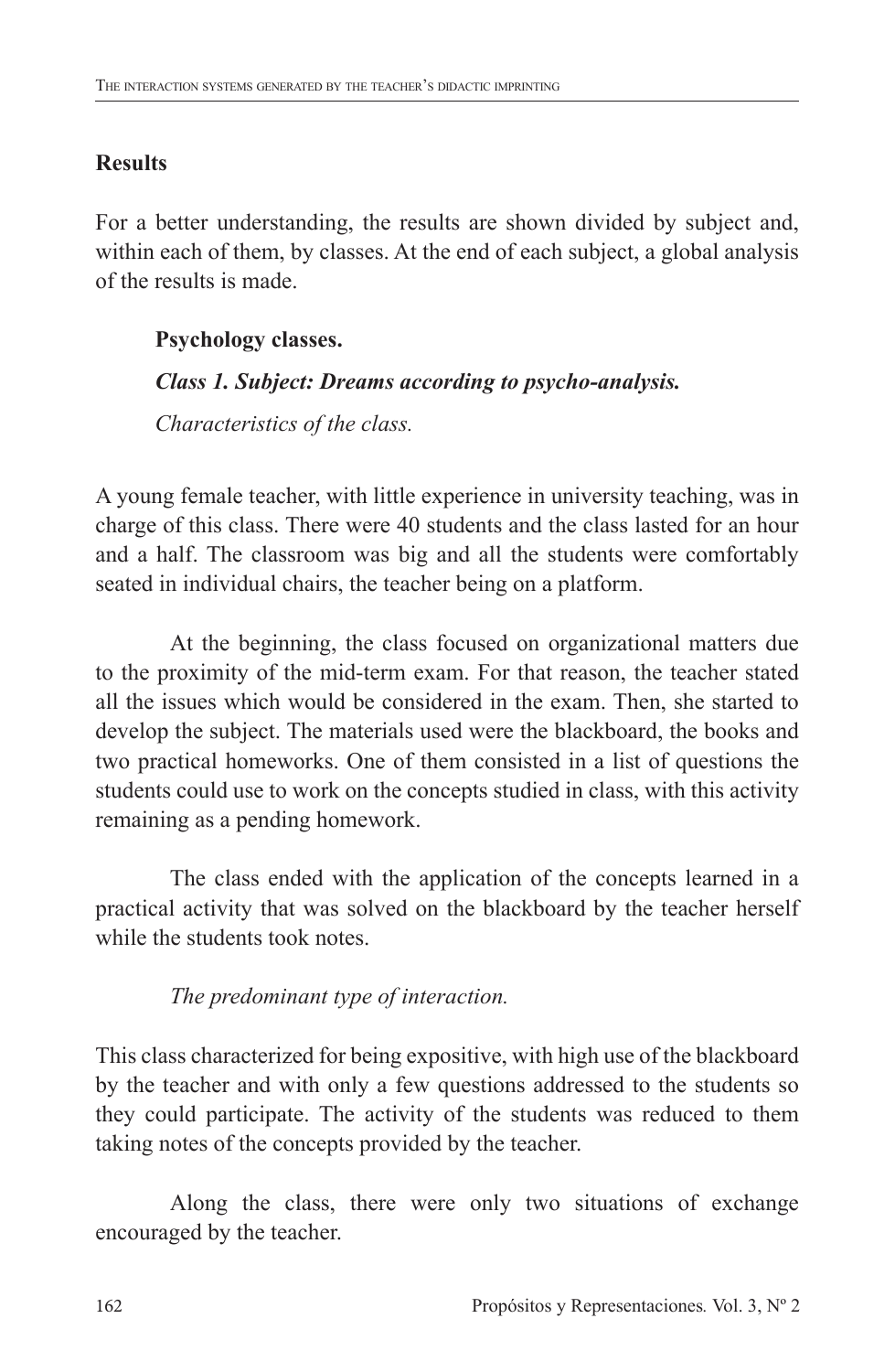The students, on their own initiative, intervened 14 times in class. Only half of these interventions were requests for the repetition of a certain word or to confirm if what they had heard was right. The other half were conceptual intervention directly related to the subject of the class, such as: "*what are children's dreams about?*", "*what is the dream-work?*", "*Freud states that the psychic accent runs in shifting*".

As it can be observed, the expositive style of the teacher probably led to a scarce participation of the students and, as a consequence, to a null possibility of interaction.

### *Class 2. Subject: Gregory Bateson and the systemic theory.*

*Characteristics of the class.*

A female teacher with only a few years of university teaching experience was in charge of this class. 23 students were present and it lasted for an hour and a half. The classroom was not very big, it had three long tables that the students had to share and the teacher was standing in front of the class next to the blackboard and also shared the desk with the students. It was their first time in this classroom. Previous classes took place in a classroom with individual seats.

At the beginning of the class, the teacher explained to the students why they had changed classroom and then started working on the main subject. She identified it in the syllabus and developed the concepts following a list of questions she had given them in the previous class. Towards the end, after making a summary of the subject, they talked about the characteristics of the mid-term exam and formed work groups which would approach the following subject of the syllabus during the next class.

During the class, their working materials were the blackboards, the sheets where the main texts were and a list of questions.

#### *The predominant type of interaction.*

From the beginning to the end of the class, the teacher intervened 137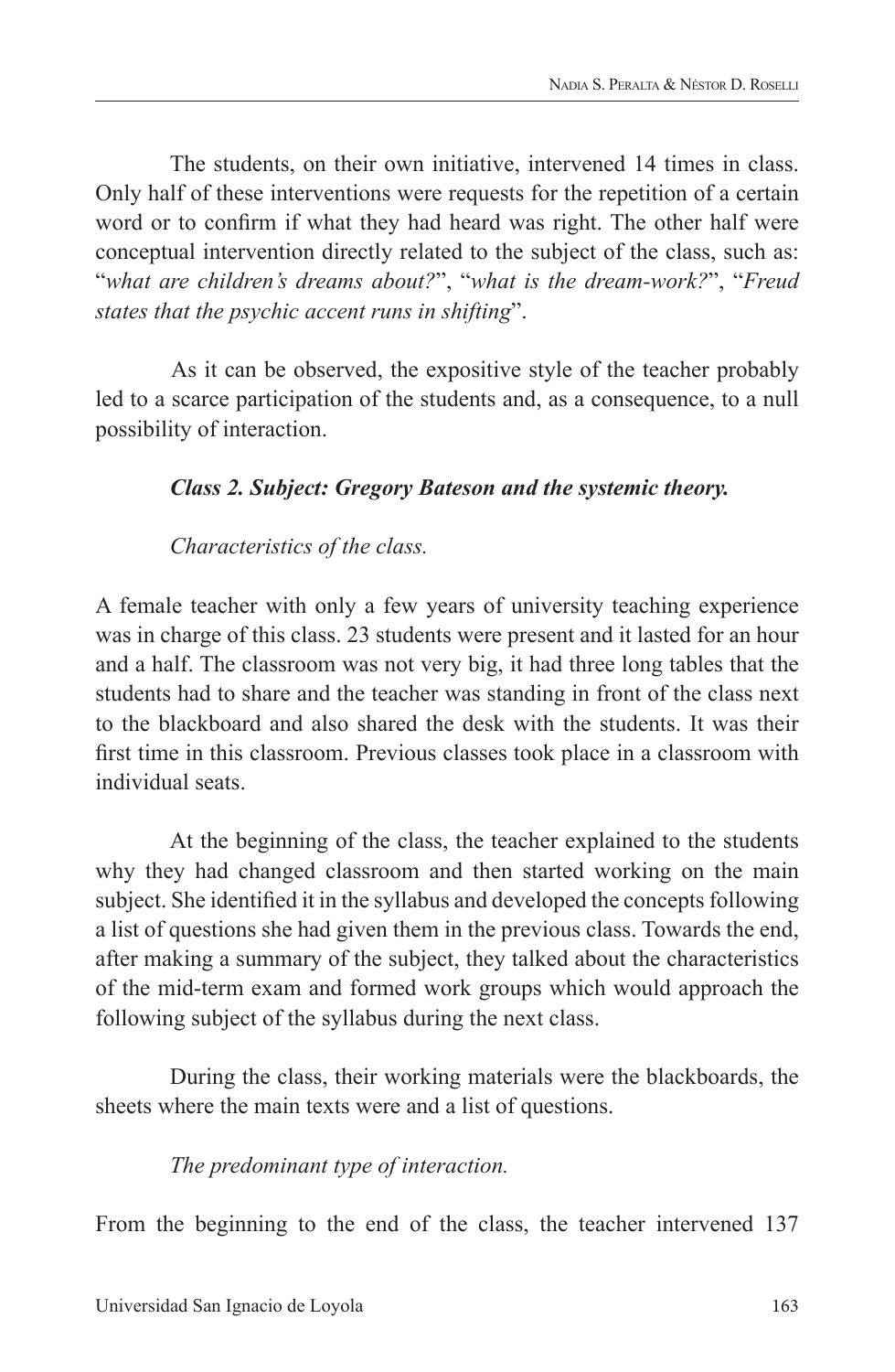times asking questions to the students with the objective of encouraging their participation. That is a much higher amount of times than the previous class. These interventions from the teacher were characterized for aiming to encourage the permanent participation of the students, turning the class into a guided participative one.

Some examples of the dialogues that took place are:

| Teacher          | : What is a system? Can we build one?                |  |  |  |
|------------------|------------------------------------------------------|--|--|--|
| Student A        | : It is a unit of interaction with another one.      |  |  |  |
| <b>Student B</b> | : It has a goal.                                     |  |  |  |
| Teacher          | : Does Bateson write a book?                         |  |  |  |
| Student A        | : Naven.                                             |  |  |  |
| Teacher          | : What does he write? What concept is implied?       |  |  |  |
| <b>Student B</b> | : Shismogenesis.                                     |  |  |  |
| Student C        | : Schismogenesis is the genesis of a schism within a |  |  |  |
|                  | social system.                                       |  |  |  |

Also, 46 out of those 137 questions were not answered by the students. Most of this type of questions (16) was registered at the beginning of the class, when the teacher asked the students if they had read the given book, if they had been able to answer the questions given on the list, among others. That is to say, it was about a series of questions which aimed to generate a climate of participation in the classroom.

The other 30 questions were conceptual, but all of them were followed by another questions which sought to reformulate the previous one and to obtain the effective participation of the students.

The interventions made by the students were 18, and only one of them sought to ask the teacher for the clarification of a term that a student had not heard well. The rest of them were purely conceptual interventions. It is important to note that all the answers of the students were individual, that is to say, that the direction of the dialogues was teacher-student.

According to this, it could be stated that the whole class turned into a co-construction situation where the students, together, built the fundamental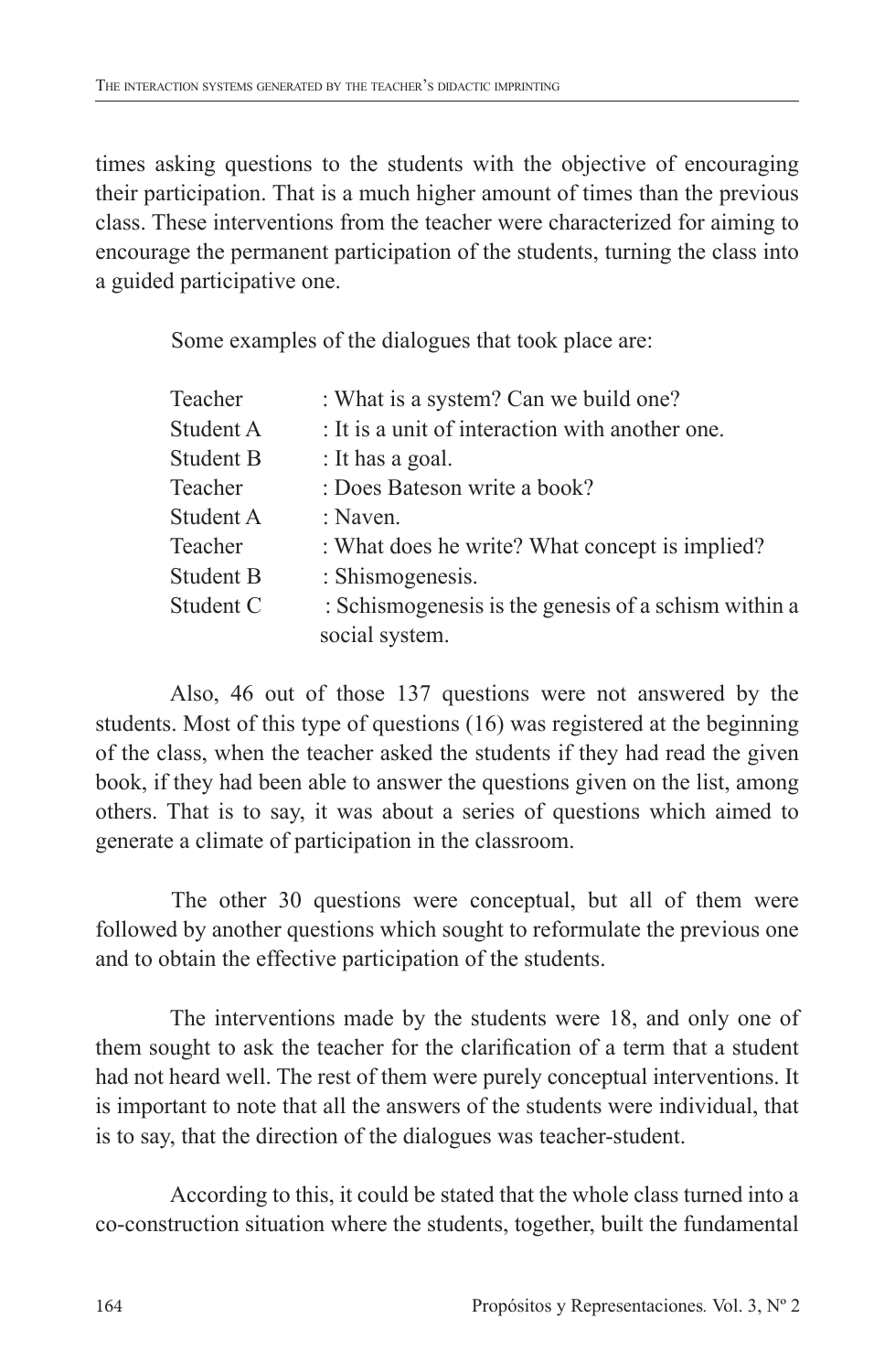concepts of the subject supported by the study guide the teacher had elaborated for them.

#### **Class 3. Subject. Definitions of system.**

### **Characteristics of the class.**

As in previous classes, a Young female teacher with few years of teaching experience was in charge of this one. 35 students attended to this practical class, which lasted for an hour and a half. The classroom was big, with individual seats for the students and one desk and a blackboard used by the teacher.

At the beginning, the teacher started on a new subject and begun to develop it. After the first ten minutes, the students started to work in groups in an activity previously given by the teacher. The activity lasted for about 30 minutes, and then the students shared the information. Towards the end of the class, the teacher told the students which texts they would have to read for the following class.

The group activity took place as follows: nine groups of three to five people were formed. The teacher walked by each group explaining the instructions. Two assistant teachers who were present also approached each group asking if they had any doubts. The students had to come up with an example of an integrated system and explain each one of the characteristics and their relationship with the system. When the time for group work was over, the students shared their findings, led by their teacher. Since the groups did not finish the activity, the teacher exposed the last concepts.

The work materials were: the booklet made for the class where all the main texts are found, a book brought by the teacher to read a fragment to the students and a practical activity elaborated by the teacher.

### *The predominant type of interaction.*

This class was characterized for being collaborative, because the teacher not only encouraged participation through questions, but she also made an activity (group work) which motivated the students to participate.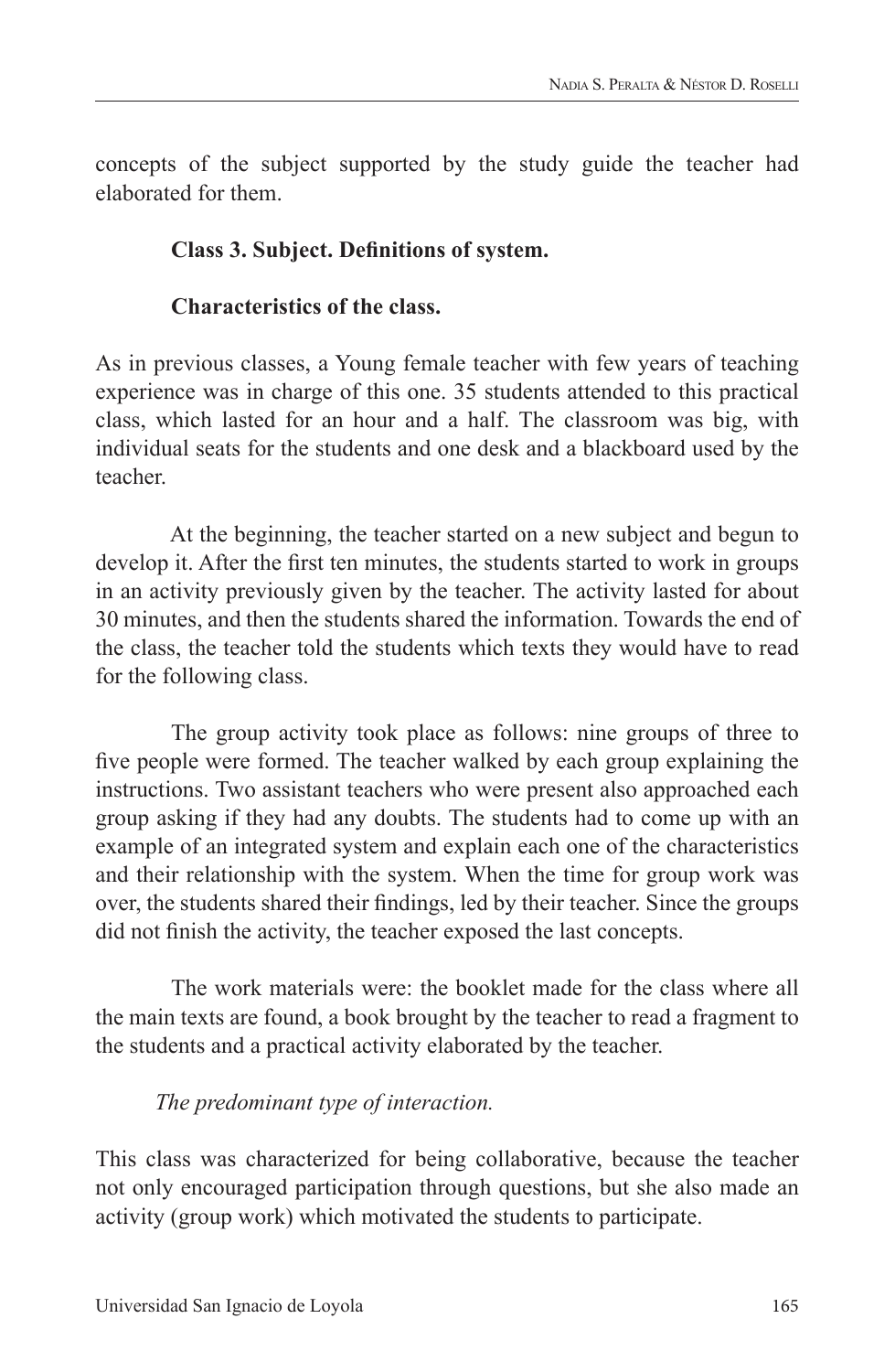In total, there were 108 questions registered from the teacher, two of which were not followed by an answer. The students intervened (the entire class) on their own initiative in 19 opportunities, all of them being purely conceptual interventions.

An example of the dialogues that took place is shown below:

| Teacher         | : How is this man going to be considered here?               |
|-----------------|--------------------------------------------------------------|
| <b>Students</b> | : As a system.                                               |
| Teacher         | : What does the text basically say? What is a system?        |
| <b>Students</b> | : A set of elements.                                         |
| Teacher         | : But, what are the characteristics of this set of elements? |
| <b>Students</b> | : They have to be related.                                   |

The dynamics of the class was characterized for presenting a teacherstudents direction, because most of the answers to the teacher's questions were in group, unlike the aforementioned class, where the direction was teacher-student. Furthermore, during the group work, the prevalent direction was student-student.

## **Global analysis of the psychology classes.**

To sum up, a table showing the main characteristics of the observed classes is presented below (see Table 1).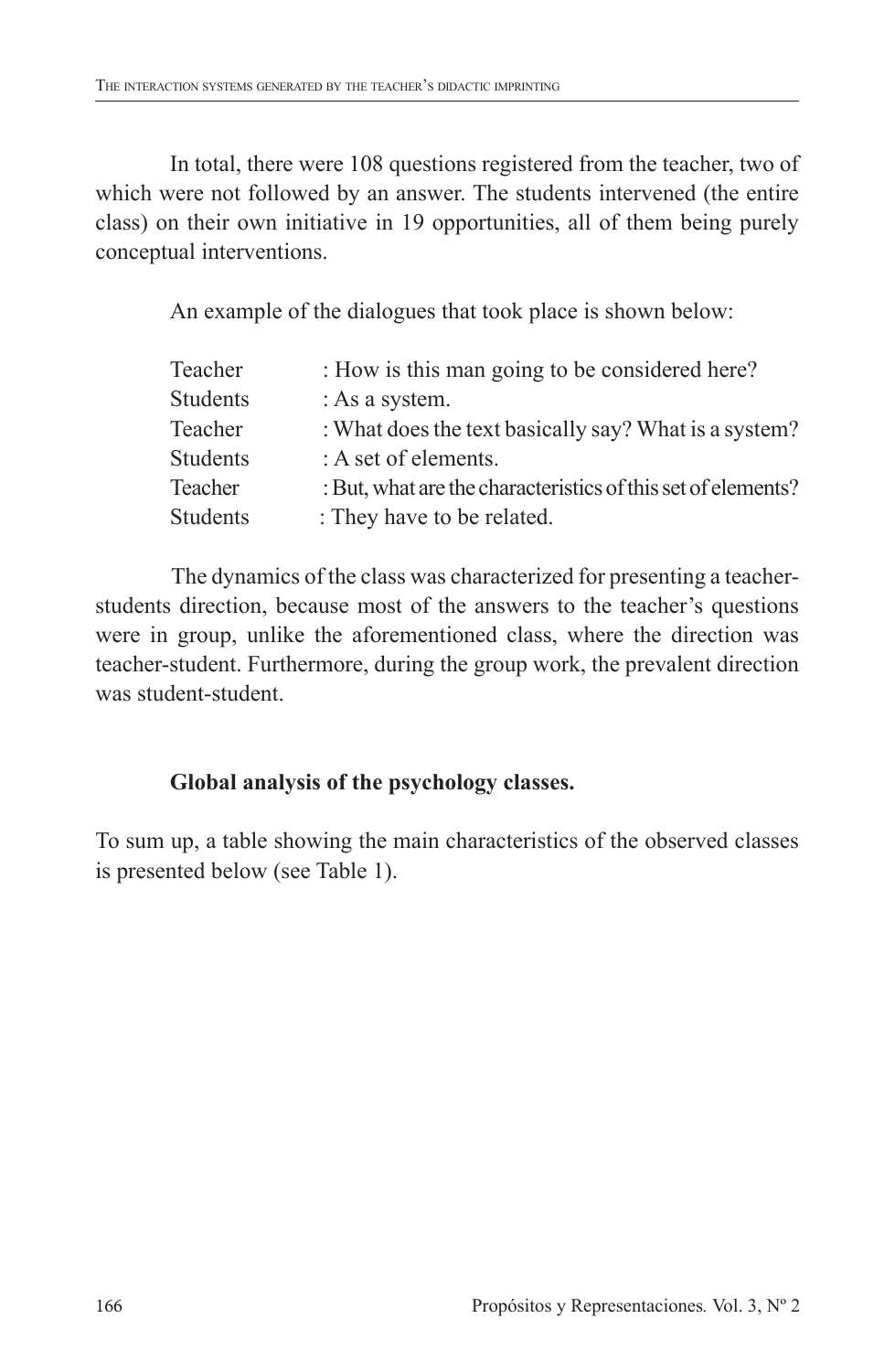## **Table 1.**

*Summary of the classes observed in psychology.*

|                                                     |                                                                                | <b>Observed Classes</b>                   |                                                                                                                                                                                       |                                                                                                   |
|-----------------------------------------------------|--------------------------------------------------------------------------------|-------------------------------------------|---------------------------------------------------------------------------------------------------------------------------------------------------------------------------------------|---------------------------------------------------------------------------------------------------|
|                                                     |                                                                                | Class 1<br>(40 students)                  | Class 2<br>(23 students)                                                                                                                                                              | Class 3<br>(35 students)                                                                          |
|                                                     | Type of class                                                                  | Expositive                                | Guided<br>participative                                                                                                                                                               | Collaborative                                                                                     |
| Type of<br>spontaneous<br>dialogic<br>interventions | Spontaneous<br>interventions<br>(questions or<br>remarks) from<br>the students | 14                                        | 18                                                                                                                                                                                    | 19                                                                                                |
|                                                     | Spotaneous<br>interventiosn<br>(questions) from<br>the teachers                | 7 (questions),<br>all of them<br>answered | 137 questions,<br>46 (33.60%)<br>unanswered; 16<br>(34%) of formal<br>aspects at the<br>beginning of<br>the class and<br>30 (66%) which<br>were followed<br>by answered<br>questions) | 108 questions,<br>$2(1.8\%)$<br>unanswered<br>(both were<br>followed by<br>answered<br>questions) |

It is worth noting that all classes were practical works. According to the logic of the Argentinian University, or of what is usually expected or is naturalized, theoretical classes, which are mainly given by a Professor, are expositive, while practical classes are expected to have a predominant students' activity, that is to say, they are collaborative. In the case of the observed classes, they were all practical classes, nevertheless, they also worked as theoretical classes, especially Class 1.

All subjects approached by the teachers could involve a debate, because they were subjects suitable for discussion, for coming up with examples and for posing different points of view.

One important element that should be noted is that every classroom had a particular structure, and it could be said that this had an influence on the class' dynamics, especially on the case of Class 2, where the classroom had three shared tables with about eight students each, the teacher sharing seats with them, unlike the classroom where Class 1 took place, in which the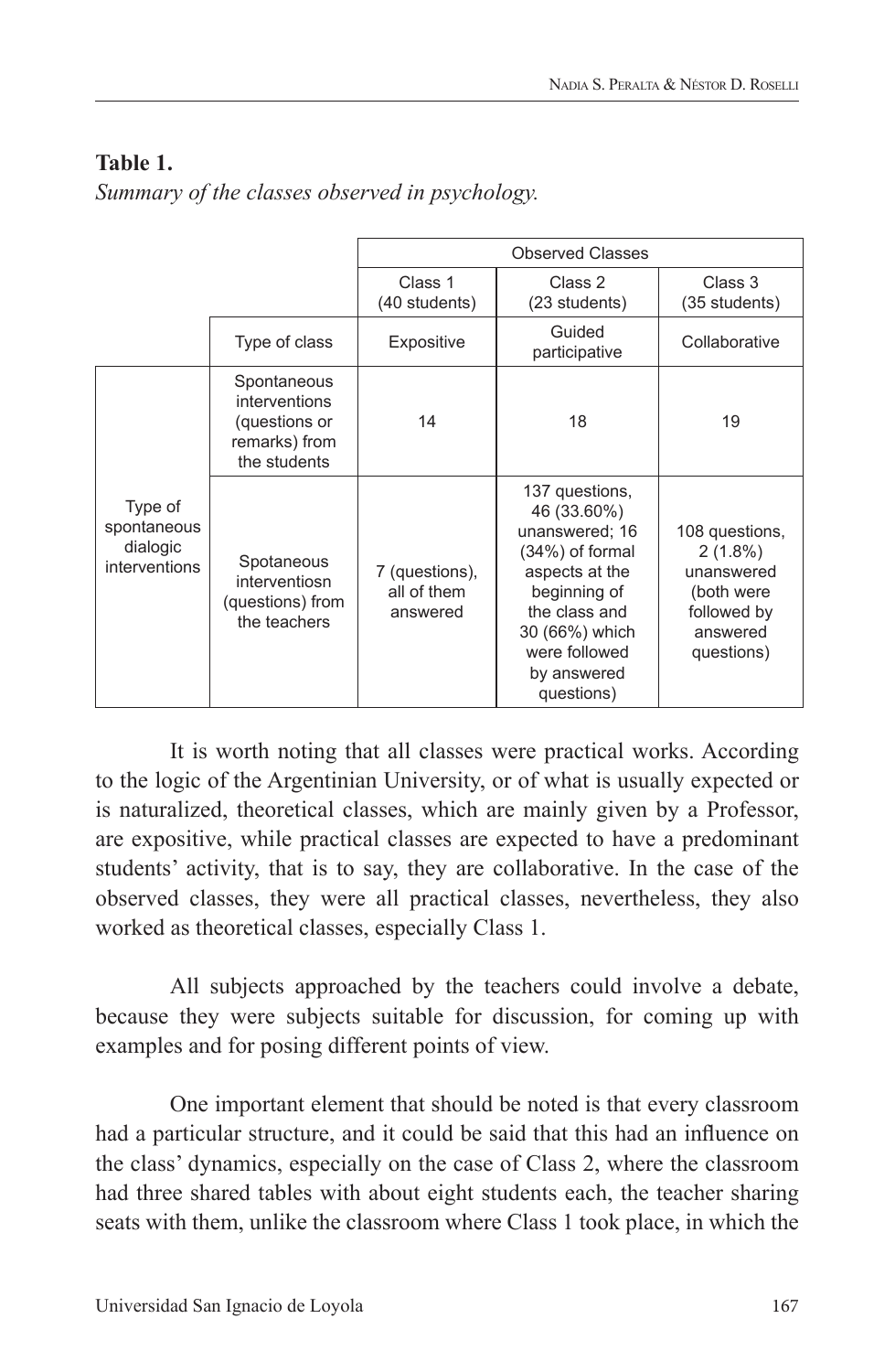students had individual seats and the teacher stood on a platform which gave her a leading position.

The classroom of Class 3 also had individual seats and the teacher had a desk in front, but the possibility of moving the seats allowed the students to place themselves in circles. This would not imply that the structure of the classroom determines the type of interaction that should take place, but one could say that, in these cases, it is a relevant element.

Another significant fact to highlight from the observations is the different types of unanswered questions found. Two types could be detected: those which were unanswered but were followed by other questions which sought answers and those unanswered because the teacher did not wait for the answers nor did she reformulate the question in order to obtain an answer. This type of analysis allowed to enrich the study of observations, making it possible to identify the dialogues between teacher-students which aimed to establish a real socio-cognitive interaction.

Finally, it is important to state that, beyond the specific situations of every class, it could be said that classes themselves consist of interventions leading to broaden the field of action or representation and have as a consequence that each of the participants leads the other to precise or modify their representation of the problem. It could be said that the teacher is permanently in the position of intervening, broadening the representation of the situation for the students, looking for them to modify or precise their previous knowledge on the corresponding matter. This could also happen when the students make groups to solve the problems and mutually explain the solutions.

> **Physics classes.** *Class 1. Subject: Force. Characteristics of the class.*

There were 14 students present in this class, which is half the total. The other half of the students were working in the lab. The teacher in charge of the class was a young female with experience in teaching in a university.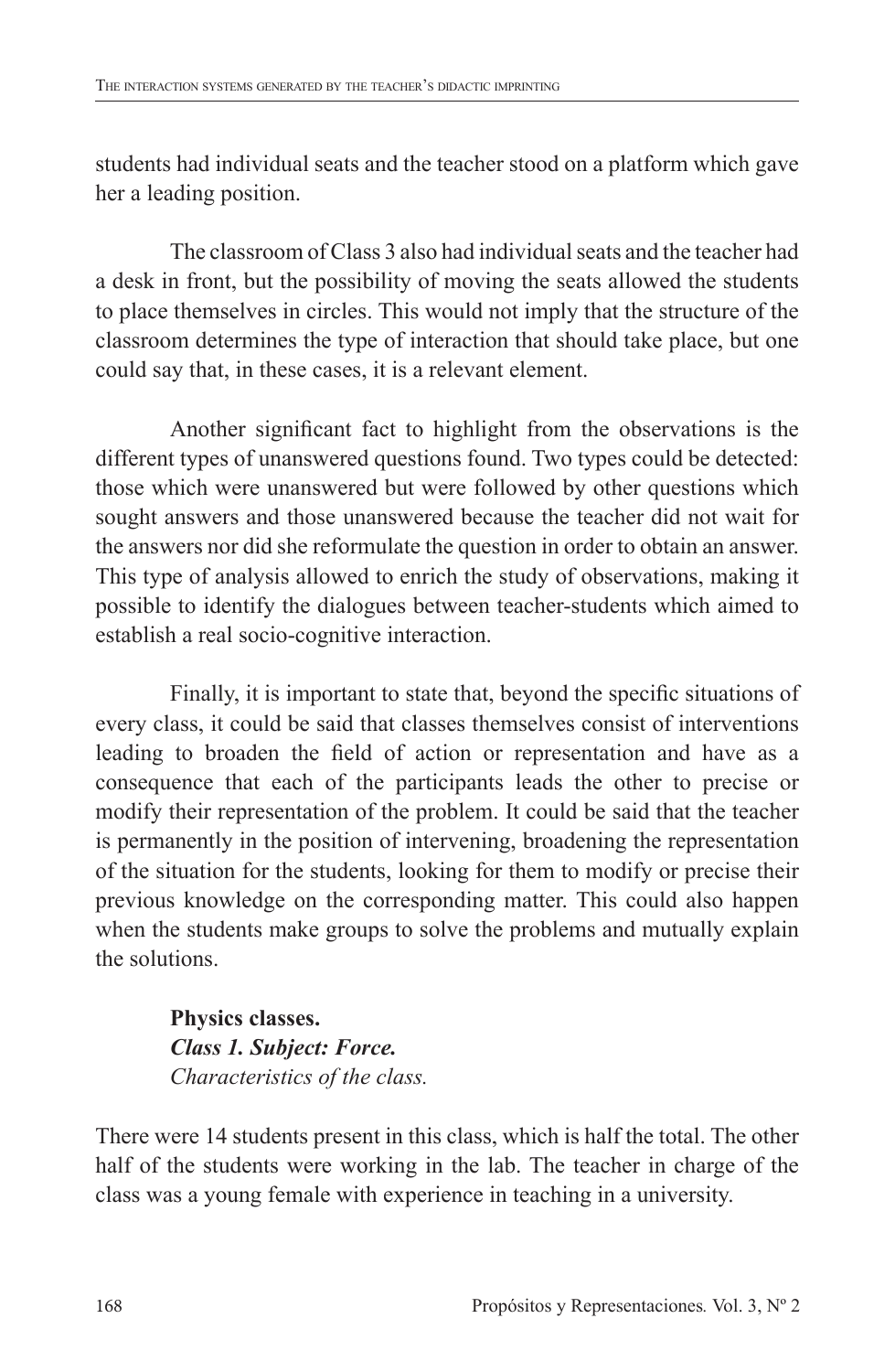The classroom was big, which allowed the students to be comfortable. It had shared tables looking to the front of the classroom, where there was a platform on which the teacher's desk was and, behind it, the blackboard. Once again, as it was the case for Class 1 of psychology, the disposition of the classroom led to think than it was the teacher who would have the leading role in the class. However, shared tables allowed the students to work in groups, thus giving them an active role in the situation.

The class started with a suggestion of the teacher, who told the students thy had to attend the consultations, and then continued presenting the subject, identifying it in the syllabus. The rest of the class focused on the students doing exercises. During the class, the teacher used several tools to exemplify her explanations, such as the blackboard, strings, boxes and fibers, as well as the booklet made for the lecture. By the end of the class, the exercises left pending were sent as homework.

### *The predominant type of interaction.*

This class was characterized for being predominantly collaborative and for presenting the following structure: the teacher performed a dialogued exposition with the students on the subject, then the students did the exercises (which took most of the class), individually or in groups and, by the end of the activity, students solved the exercises on the blackboard, which allowed the whole class to participate.

During the class (during the teacher's exposition and while the students did the exercises), 186 questions from the teacher were registered. 72 of these questions were not answered by the students, mostly because the teacher did not wait for the answers, but kept developing her speech. The interventions initiated by the students were scarce: only 18, six of which were questions and 12 conceptual contributions.

The dialogue presented below is an example of the interactions that took place: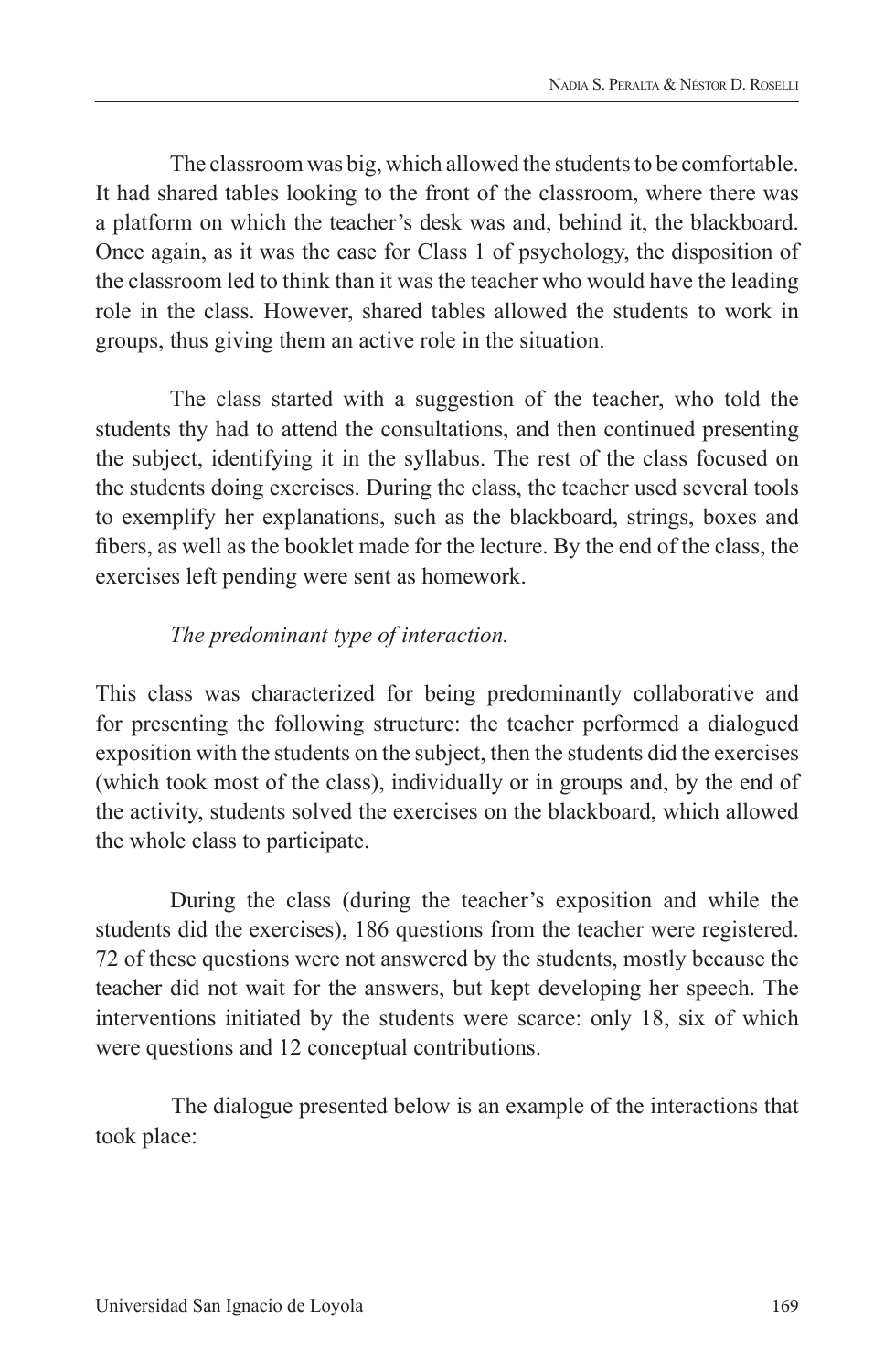| Teacher   | : So, which forces are present? |
|-----------|---------------------------------|
| Student A | : Weight.                       |
| Teacher   | : What else?                    |
| Student B | : Friction and the normal one.  |
| Teacher   | : The normal one?               |
| Student C | : And it is perpendicular.      |
| Teacher   | : And what is its direction?    |
| Students  | : It goes upwards.              |
| Teacher   | : And what other force?         |
| Student D | : Friction.                     |

As it can be seen, the dynamics of the class was fundamentally characterized for having a teacher-student direction.

## *Class 2. Subject: Force.*

### *Characteristics of the class.*

In this class, which lasted for an hour and forty minutes, 28 students were present. In this case, the teacher in charge of the practice also had experience teaching in a university. She was also part of several research projects related to university educational practice, especially regarding teaching physics.

The classroom was big and had shared tables where the students sat, so there were groups of five or six people. The teacher's desk was at the front of the classroom but, unlike what happened during the previous class, it was not on a platform.

When students arrived in the classroom, they started solving problems on their booklets individually or in groups, because they knew beforehand what was the subject of the class. As they solved the problems, for about ten minutes, the teacher answered questions while they waited for the rest of the students to arrive. When they were all there, the teacher started the class, which general structure was: guided participation on the problem that was to be solved, attentive following from the students, and then individually doing the exercise.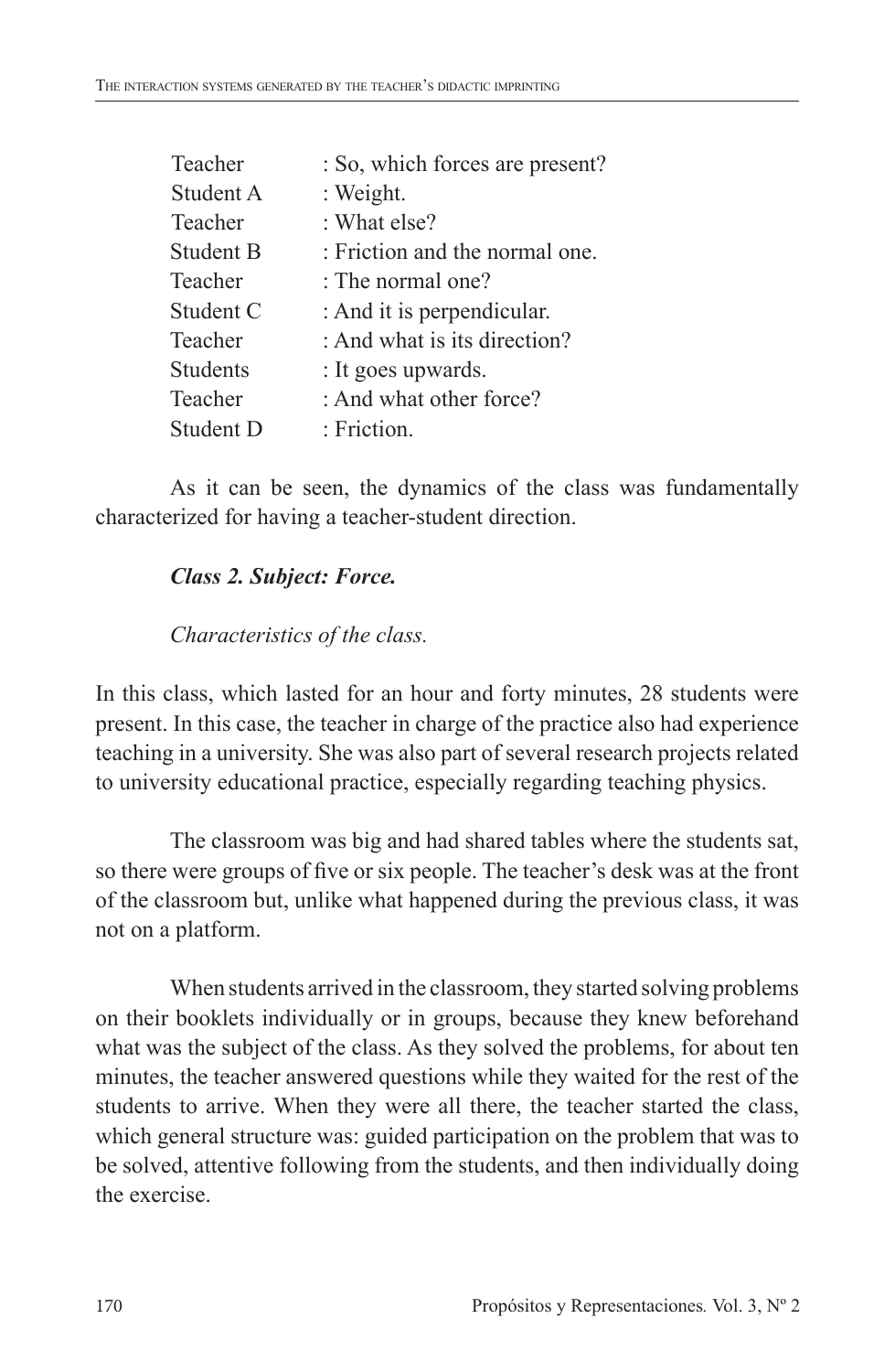The main tools used by the teacher were the blackboard and the booklet with exercises elaborated for the lecture. Towards the end, they organized the subjects of the classes to come and the date of the mid-term.

*The predominant type of interaction.*

This class was characterized for being predominantly guided participative, that is to say, with interventions from the teacher which aimed to establish a dialogue with the students seeking for their participation, but following the teacher's speech as the axis of the class. The teacher asked 143 questions, 87 of which were not answered by the students. The unanswered questions were followed by other questions which did obtain an answer, because they were reformulations of the previous question and sought for the students' participation.

Students intervened on their own initiative 30 times, 8 of which were questions, and the other 22 were conceptual interventions.

*Class 3.*

*Characteristics of the class.*

There were 21 students attending this class, distributed in a classroom with shared tables, just like in the previous classes. The teacher, who was a young female with little experience in teaching, was sitting in a desk facing the students, representing a traditional university class.

At the beginning, the subjects of the dialogues aimed to organize elements such as the days they had lab practice or theoretical classes, the importance of attending consultation classes and, besides, the teacher said which were the exercises they would do during the following classes. Then, the development of the whole class was a guided participation. The teacher read a problem, explained it and solved it on the blackboard as she asked the students how to solve it.

During the very few opportunities where she asked the students to solve the problems on their own, she only gave them a few minutes and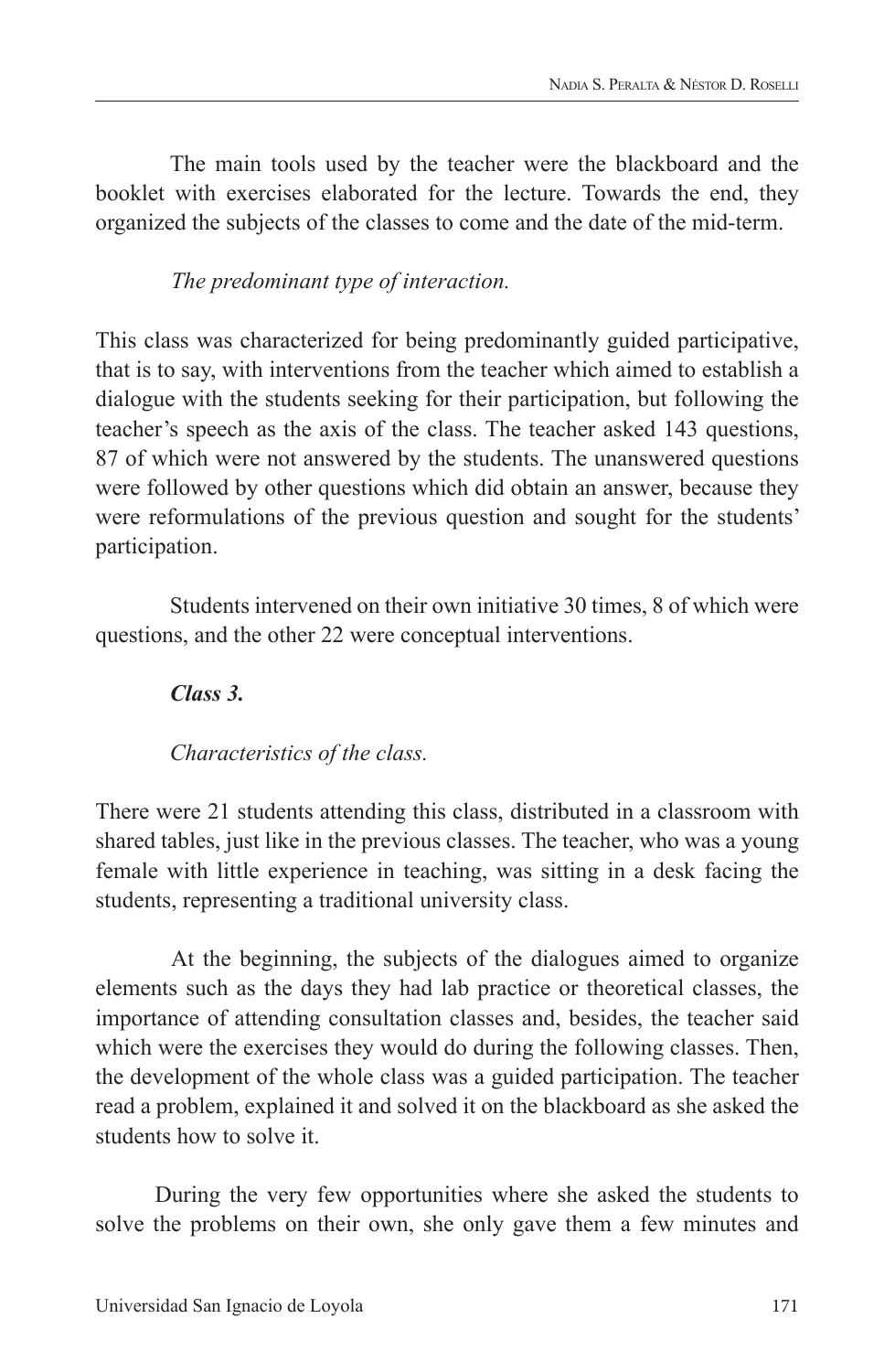quickly, when asked a question, she would stand up and started explaining things on the blackboard again.

For her class, she used the same tools as the teacher from Class 2, that is to say, the blackboard and the exercise booklet. By the end of the class there were several exercises left as homework.

### *The predominant type of interaction.*

This class, as the previous one, could also be considered as a guided participative class. The teacher asked the students 194 questions, 89 of which were not answered but, in this case, unlike in Class 2, they were not followed by questions reformulating previous ones and sought for an answer, but they were questions aiming to organize her own speech.

Another thing worth mentioning is that, of the questions that did get an answer from the students, 26 were of evaluation and comprehension, such as "*do we agree?"* or "*are we clear*?" . The students intervened on their own initiative 25 times, with 17 conceptual interventions and 8 questions referring to the exercises they were doing.

## **Global analysis of the physics class.**

The fundamental characteristics of the observed classes are shown in the table below (see Table 2).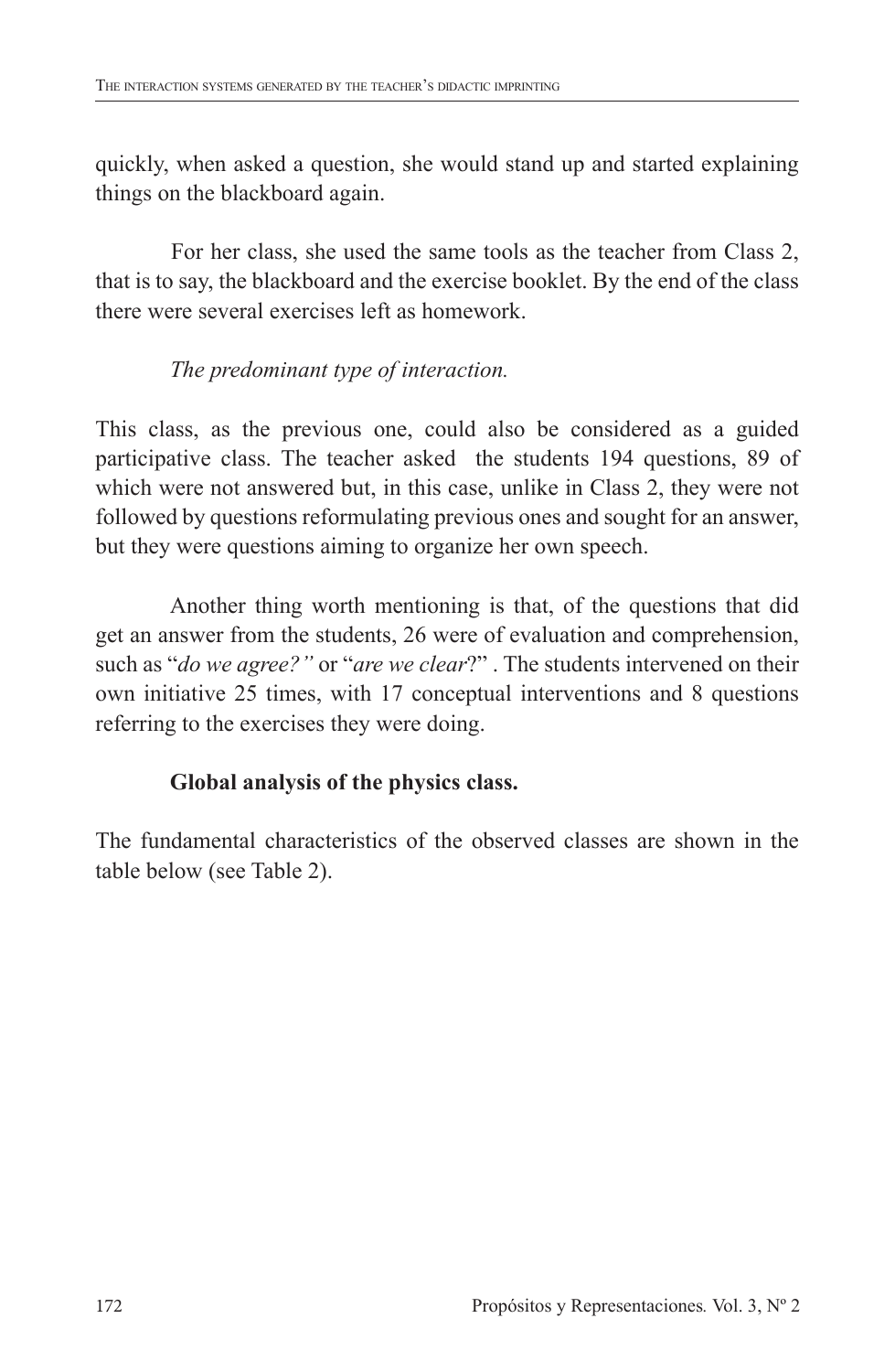## **Table 2.**

*Summary of the observed Physics clases.*

|                                                     |                                                                              | <b>Observed Classes</b>                                                    |                                                                                                                       |                                                                                                                                                             |
|-----------------------------------------------------|------------------------------------------------------------------------------|----------------------------------------------------------------------------|-----------------------------------------------------------------------------------------------------------------------|-------------------------------------------------------------------------------------------------------------------------------------------------------------|
|                                                     |                                                                              | Class 1<br>(14 students)                                                   | Class 2<br>(28 students)                                                                                              | Class 3<br>(21 students)                                                                                                                                    |
|                                                     | Type of class                                                                | Colaborativa                                                               | Participación<br>quiada                                                                                               | Participación<br>quiada                                                                                                                                     |
| Type of<br>spontaneous<br>dialogic<br>interventions | Spontaneous<br>interventions<br>(questions or<br>remarks) of the<br>students | 18                                                                         | 30                                                                                                                    | 25                                                                                                                                                          |
|                                                     | Spontaneous<br>interventions<br>(questions) of<br>the teachers               | 169 questions,<br>72 (42.60%)<br>unanswered and<br>97 (57.40%)<br>answered | 143 questions;<br>87 (60.80%)<br>unanswered;<br>41 (47.10%)<br>of which were<br>followed by<br>answered<br>questions) | 194 questions; 26<br>of which (13.40%)<br>were of the "do<br>we agree?", " $i$ are<br>we clear?" type.<br>89 (45.80) of the<br>questions were<br>unanswered |

As in psychology, the classes observed were also practical Works, mainly based on solving exercises. The general structure of the lecture implies a theoretical class, where the Teacher develops the theory which will later be put into practice in practical exercises and in the lab.

Regarding the classroom structure, all three of them were similar. Putting the students in a situation where they have to share tables could perhaps lead to the formation of spontaneous groups every time the teachers asked them to solve a problem.

It is worth to mention that, during the development of physics classes, the teachers have time limitations to do their classes. Each class' subjects and the dates that must be met are established beforehand and every teacher, by the end of the school year, must follow the established chronogram. When a class is missed for any motive, such as strikes, holidays or others, the teachers have to add, for instance, two other subjects to their classes, which causes a decrease in the time destined to a specific subject and, as a consequence, in the possibility of using techniques which encourage participation, discussion or evaluation from the students, which are left on a secondary level.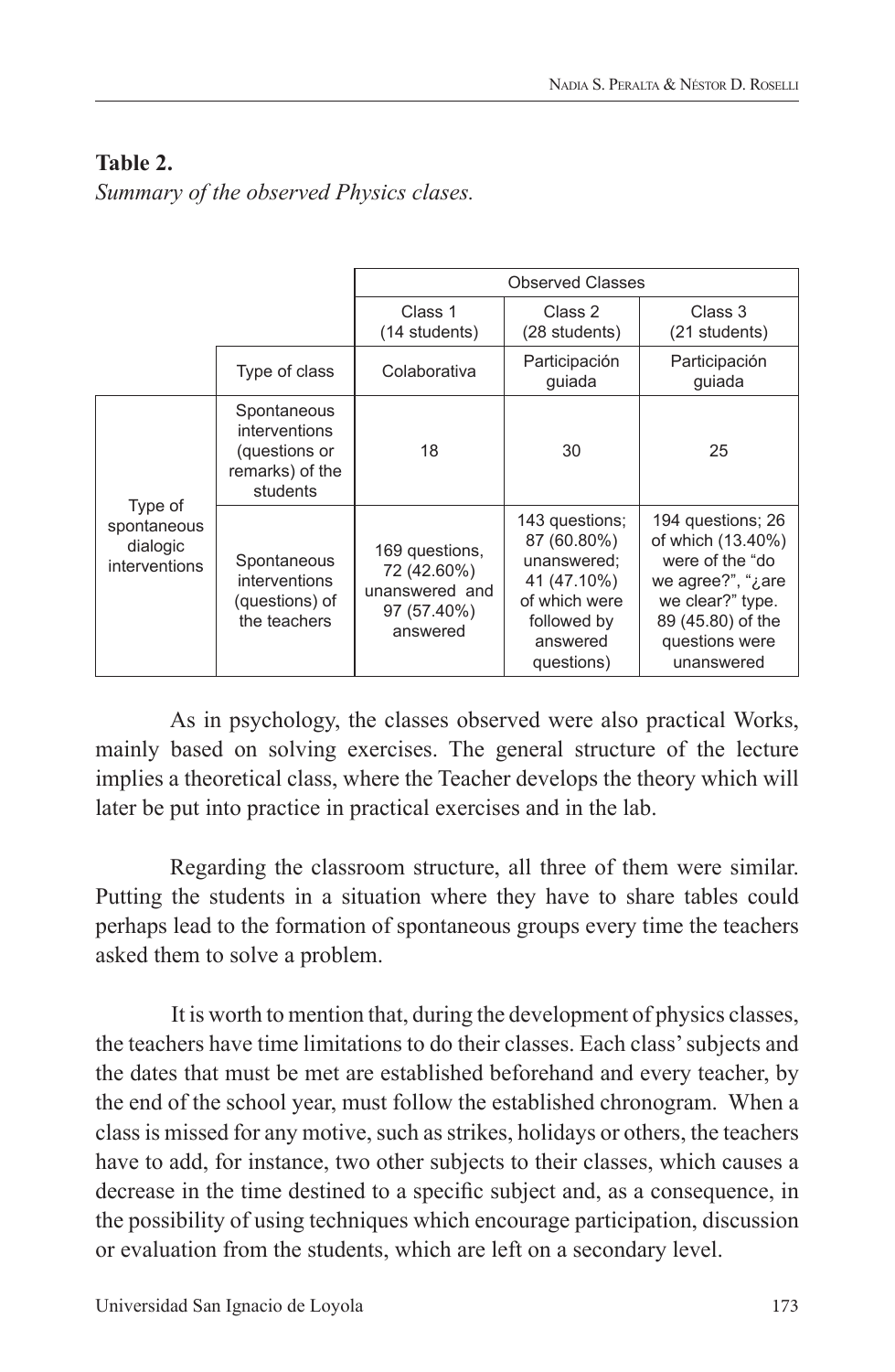In this case, just as in psychology, when the used educational strategy aimed to encourage a collaborative type of teaching, the appearance of interaction situations among the students was sought for. That is to say, when the planning of the teaching/learning process encourages the plurality of perspectives and their exposition, a proper collaborative interaction is possible, as it was the case for Class 1.

### **Discussion**

We have made a description of the manifest (formal) aspect of the teacherstudents interaction during natural classes. For future research, it is pending to do a discursive analysis of the cognitive construction itself, specifically of the socio-cognitive interactions produced based on the academic content that is taught.

The classes observed were practical classes, where the elements usually expected are the predominance of the participation and the conjoint construction of knowledge. In spite of this, it was determined that the didactic type imposed by the teacher may vary, which regards imprinting styles that highly depend on the teacher.

In psychology classes, two types of interaction could be observed: collaborative, with high self-managed participation of the students; guided participative, with an interactive dialogue as the central axis between teacher and student; and expositive, with a leading, almost exclusive role of the teacher.

On the other hand, in the case of physics, "guided participation" was predominant, that is to say, the classes where the leading role was played by the teacher, who exposes the subject, but who includes in their speech the students interventions and encourages them to permanently participate. The element which stands out in this type of class is the dialogue between the teacher and the students.

This way, in can be observed how the classic distinctions between master classes a non-master classes are diluted, thus forming a relative characterization.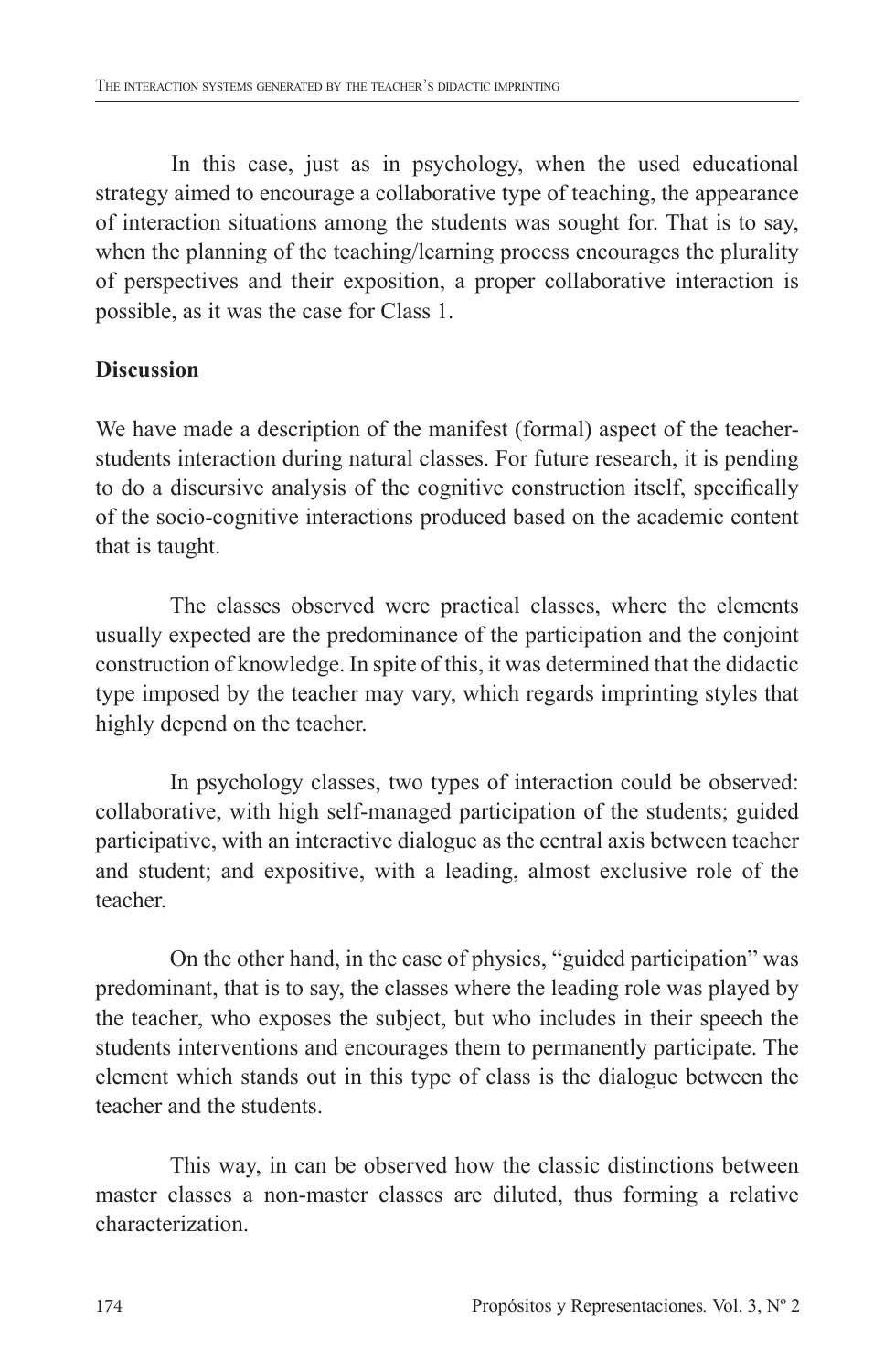What was previously stated coincides with Aiello (2007), who claims that, even though the teacher's explanations are fundamental for education, the expositive classes where explanations take place usually live little room for the students to participate and express themselves, which does not allow the teachers to know the level of comprehension of the students.

Another thing worth mentioning is the teachers' experience. We could think that the experience is directly related to the possibility of implementing a teaching modality which tends to collaboration and, as a consequence, to the students' participation. However, as this study shows, the higher or lower level of experience (we speak of relatively young teachers) does not encourage a specific relational type. For instance in the case of psychology, all three teachers had little experience in university teaching, yet all classes were different, each of them being either collaborative, expositive or guided participative. It is also important to highlight that, beyond the specificities of each situation, we could think that every interaction system promoted by teachers aims to achieving the best possible learning, which would not depend all that much on the didactic interactional type, but on the quality of the teaching.

Finally, just like Sánchez, García, Rosales, de Sixte and Castellano (2008), it is considered that the analysis of what happens in the classroom is made with the ultimate goal of helping improve educational practices, because it can help see the distance between what is being done and what is intended to be done, allowing to detect the changes that are more feasible for improving teaching.

### **References**

- Aiello, M. (2007). El aprendizaje en el aula universitaria. Una propuesta de innovación para intentar superar las dificultades. *Revista Ciencias de la Educación, Segunda etapa*, *17(*30), 103-115.
- Bazán Ramírez, A., Martínez Monroy, X. & Trejo Urieta, M. (2009). Análisis de interacciones en clases de español de primer grado de primaria. *Interamerican Journal of Psychology, 43*(3), 466-478.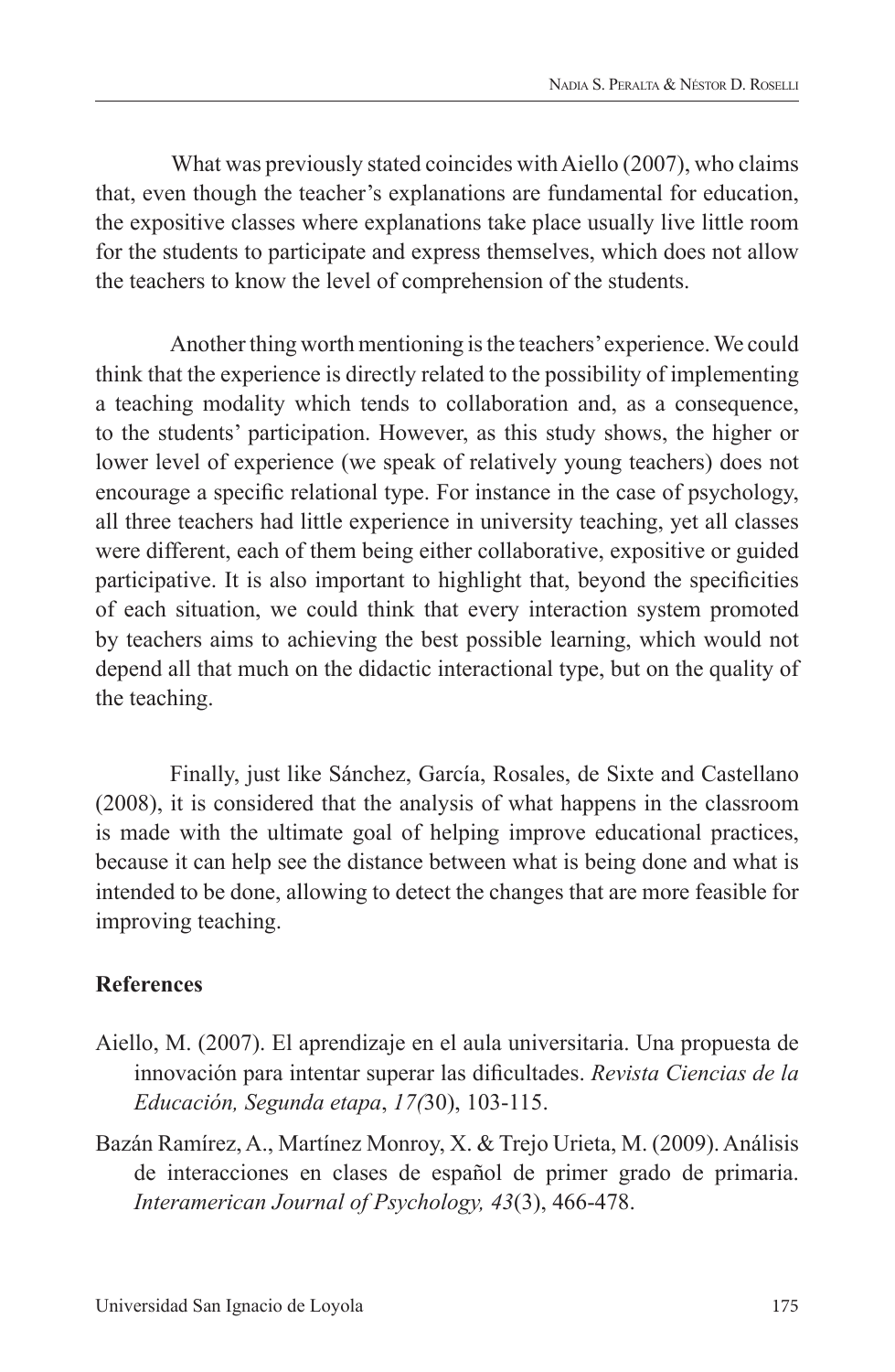- Beers, P., Boshuizen, H., Kirschner, P. & Gijselaers, W. (2007). The analysis of negotiation of common ground in CSCL. *Learning and Instruction*, *17*, 427-435.
- Borgobello, A., Peralta, N. & Roselli, N. (2010). El estilo docente universitario en relación al tipo de clase y a la disciplina enseñada. *LIBERABIT, 16*(1), 7-16.
- Camacaro, Z. (2008). La interacción verbal alumno-docente en el aula de clase (un estudio de caso). *Laurus, 14*(26), 189-206.
- Coll, C. & Sánchez, E. (2008). Presentación. El análisis de la interacción alumno-profesor: líneas de investigación. *Revista de educación*, *346*, 15- 32.
- Dillenbourg, P. & Traum, D. (2006). Sharing Solutions: Persistence and Grounding in Multimodal Collaborative Problem Solving. *Journal of the Learning Sciences*, *15*(1), 121-151.
- Flanders, N. (1970). *Análisis de interacción didáctica*. Madrid: Anaya.
- Genovard, C. & Gotzens, C. (1990). *Psicología de la Instrucción*. Madrid: Santillana Aula XXI.
- González Cabanach, R., Barca Lozano, A.; Escoriza, J. & González Pienda, J. (1996). *Psicología de la instrucción. Volumen 1. Aspectos históricos, explicativos y metodológicos*. Barcelona: EUB.
- González Calleja, F. (1996). Metodología de investigación en psicología de la instrucción. En R. González Cabanach, Barca Lozano, J. Escoriza Nieto & J.A. González Pienda (eds.), *Psicología de la instrucción.* Volumen 1. Aspectos históricos, explicativos y metodológicos. Barcelona: EUB.
- González, B. & León, A. (2009). Interacción verbal y socialización cognitiva en el aula de clase. *Acción Pedagógica, 18,* 30-41.
- Herrero Márquez, P. (2012). La interacción comunicativa en el proceso de enseñanza-aprendizaje. *ReiDoCrea. Revista electrónica de investigación Docencia Creativa, 1*, 138-143.
- Montero, I. & León, O. (2002). Clasificación y descripción de las metodologías d investigación en Psicología. *Revista Internacional de Psicología Clínica y de la Salud, 2*(3), 503-508.